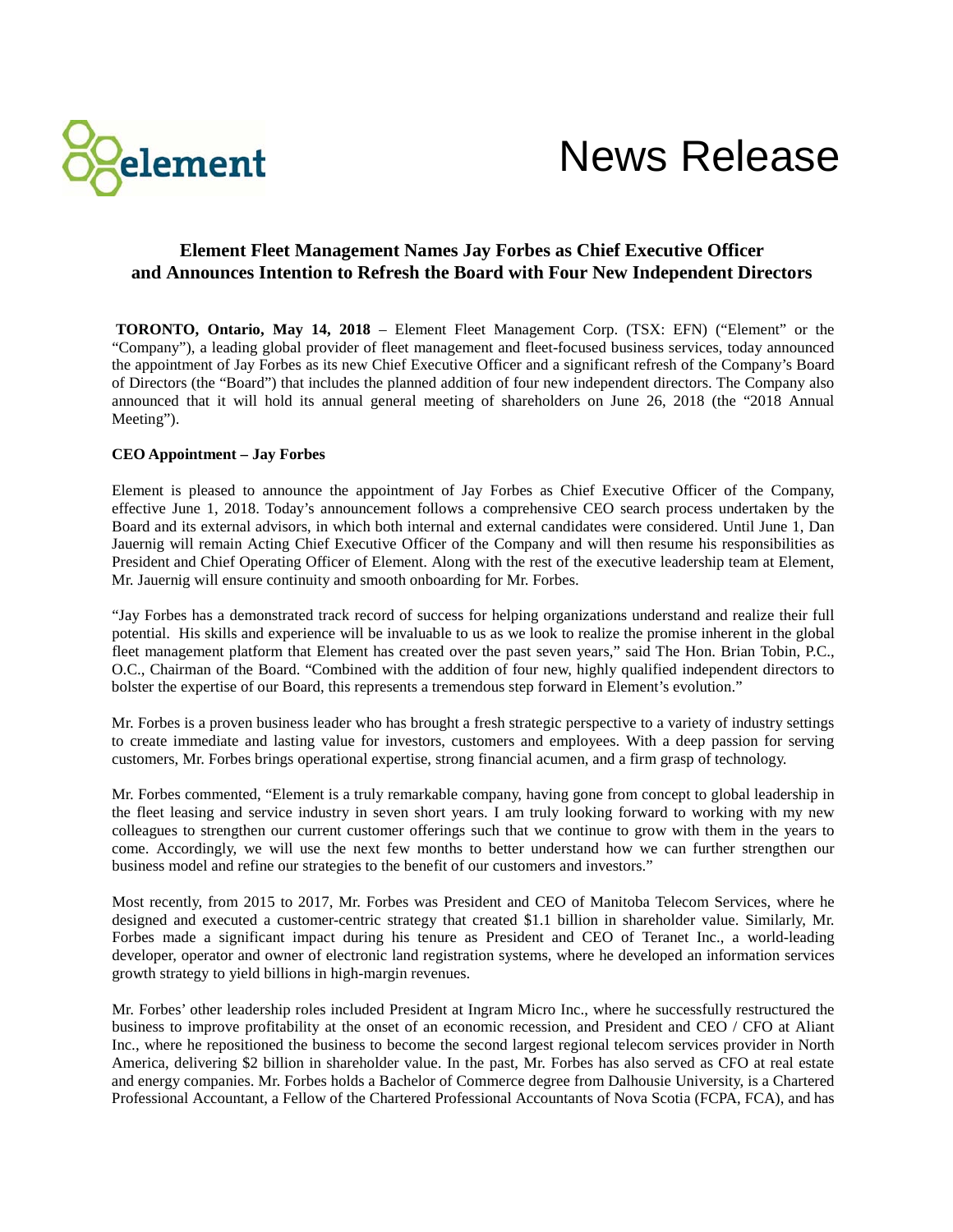completed the Institute of Corporate Directors program. He is a director at Economical Insurance and previously was a director at MTS, Stratos Global Corporation and Aliant Inc., in addition to a number of not-for-profit organizations.

#### **Addition of Four New Independent Directors**

Element also announced today that as a result of agreements with some of the Company's significant shareholders, and Element's own normal course board process to refresh the Board, the Company will undertake a reconstitution of its Board that will result in eight of nine nominees at the 2018 Annual Meeting being independent of the Company.

Rubin McDougal and Keith Graham, two independent directors, have been appointed to the Board, effective immediately. Mr. McDougal brings extensive public company, finance, credit, logistics and financial reporting experience to the Board. Mr. Graham has extensive business and investment and asset management expertise.

The Company also announced that it will nominate for election at the 2018 Annual Meeting two additional independent directors, Andrew Clarke and Alexander Greene. Mr. Clarke and Mr. Greene each have strong backgrounds in transportation services, logistics and finance, as well as a broad range of public company executive and board-level experience.

Mr. Forbes will also join the Board immediately.

As a result, the Company intends to nominate a slate of the following nine individuals for election to the Board at the 2018 Annual Meeting:

- Current independent directors Brian Tobin (Chairman), Paul Damp, Joan Lamm-Tennant and Bill Lovatt;
- Independent directors Rubin McDougal and Keith Graham; and CEO Jay Forbes, all of whom were appointed to the Board on May 14, 2018; and
- Independent nominees Andrew Clarke and Alexander Greene.

"Rubin, Keith, Andrew and Alex bring considerable expertise in transportation, technology and finance. The Board is excited to welcome these highly-qualified individuals to the Element team and eager to benefit from their deep expertise and experience for the benefit of the Company and its shareholders. We are pleased to have agreed to the addition of Rubin, Keith and Andrew with some of our largest shareholders, and we believe that the reconstituted Board will help drive significant value for all shareholders," said The Hon. Brian Tobin.

In addition, Steven Hudson and Richard Venn have advised the Company that they will not be standing for reelection to the Board at the 2018 Annual Meeting.

"The Board thanks Steve and Richard for their many years of valuable service and the significant role they each played in firmly establishing Element as a leader in global fleet management. In particular, I want to acknowledge Steve Hudson's contribution as founder and builder of the Element Fleet platform, both as CEO and for the last year and a half as Vice-Chairman of the Board," stated The Hon. Brian Tobin.

Mr. Greene was identified as a director candidate as part of the Board's normal course board refreshment process. The appointments of Mr. McDougal and Mr. Graham were made pursuant to separate agreements (the "**Nomination Agreements**") entered into by the Company with each of EdgePoint Wealth Management Inc., Lion Point Capital, LP and Ancora Advisors, LLC (which respectively own approximately 4.3%, 4.6% and 2.5% of Element's issued and outstanding common shares) as a result of discussions with such shareholders regarding the composition of the Board. Under the terms of the Nomination Agreements, the Company has agreed to nominate Mr. McDougal, Mr. Graham and Mr. Clarke for election to the Board at the 2018 Annual Meeting. The Nomination Agreements contain customary standstill restrictions that terminate following the Company's 2019 annual general meeting of shareholders. The Nomination Agreements will be available under the Company's profile on SEDAR at [www.sedar.com.](http://www.sedar.com/)

"We are pleased to have worked constructively with Brian Tobin and the Element Board to reach an agreement to reconstitute and strengthen the Board with new independent directors. The appointment of these new directors will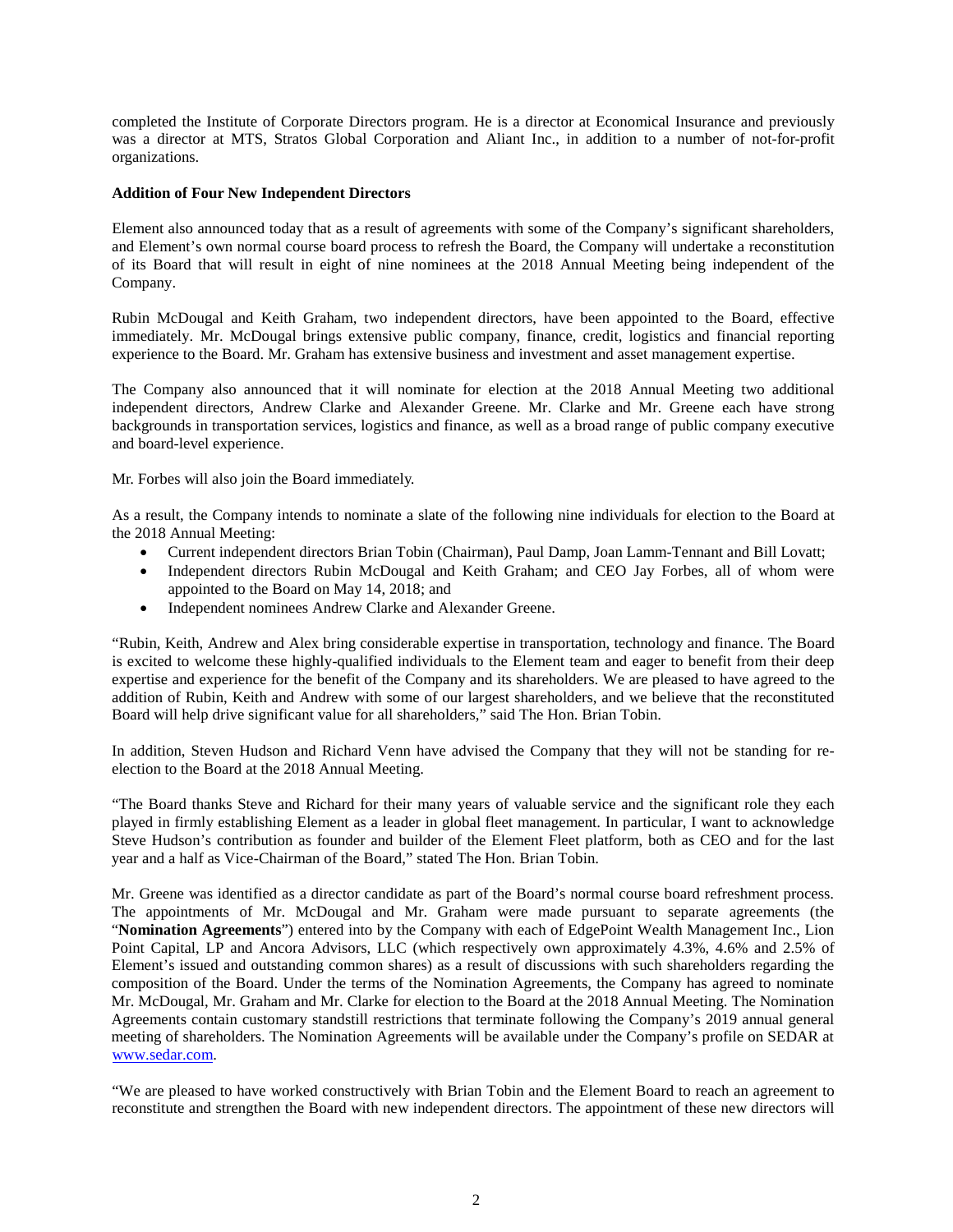bring additional insights and valuable expertise to Element as it focuses on executing its strategic plan for enhancing shareholder value," said Fred DiSanto, Chief Executive Officer and Chairman of Ancora Advisors LLC.

#### *About Alexander Greene*

Alexander Greene has over 35 years of corporate finance and private equity experience. Mr. Greene served as a Managing Partner and Head of US Private Equity at Brookfield Asset Management Inc. from 2005 to 2014. Prior to joining Brookfield, Mr. Greene was a Managing Director and Co-Head of Carlyle Strategic Partners, a private equity fund of The Carlyle Group, and a Managing Director at Wasserstein Perella where he served as an investment banker to large and mid-cap businesses, focusing on leveraged finance and recapitalization transactions. Mr. Greene is presently Chairman of the Board of Modular Space Corporation, a leading North American supplier of temporary modular space and permanent modular construction; a director of USA Truck Inc., a publicly traded dry van truckload carrier; and a director of Ambac Financial Group, a publicly traded provider of financial guarantees, in addition to having served as a director of other private and publicly traded companies. Mr. Greene is President of the Armonk Independent Fire Company and holds a bachelor's degree in Finance from The George Washington University.

### *About Rubin McDougal*

Rubin McDougal provides advisory support to a broad range of privately held enterprises and has served in global finance leadership roles in Asia, Europe and the United States. From 2014 to 2017, Mr. McDougal was a director of Novitex Enterprise Solutions, a managed services provider in the document outsourcing industry, where he also acted as Chair of the Audit Committee. From 2009 to 2016, Mr. McDougal acted as the Chief Financial Officer of CEVA Logistics, a global supply chain services provider based in Amsterdam. Prior to this, Mr. McDougal acted as Chief Financial Officer of CNH Global NV, a manufacturer and financial services provider in the agricultural and construction equipment industries, from 2006 to 2009. Mr. McDougal has extensive public-company compliance and financial reporting experience, having successfully guided both well-capitalized and highly-leveraged financial organizations. Mr. McDougal holds a Master of Business Administration from Western Michigan University.

#### *About Keith Graham*

Keith Graham is the Founder and President of Rondeau Capital Inc., a private investment and advisory company. Mr. Graham has over 25 years of experience as a Portfolio Manager and Senior Executive with firms such as AGF Funds Inc., a diversified global asset management firm, Trimark Investments, a privately-owned investment management firm, and Ontario Teachers' Pension Plan, one of the world's largest single-profession pension plans and private equity investors. Mr. Graham holds the Chartered Financial Analyst designation and earned a Master of Business Administration from the Ivey School of Business at the University of Western Ontario.

#### *About Andrew Clarke*

Andrew Clarke has 20 years of experience in the transportation industry. Since 2015, Mr. Clarke has been the Chief Financial Officer of C.H. Robinson, Inc. of Minneapolis, Minnesota, a NASDAQ-listed corporation and one of the world's largest third-party logistics providers. From 2007 until 2013, Mr. Clarke was the Chief Executive Officer of Panther Expedited Services, Inc. of Seville, Ohio, a premium logistics provider that focuses on the automotive, life sciences, governmental and manufacturing segments. From 2001 to 2006, Mr. Clarke served in various executive roles, including as Senior Vice President and Chief Financial Officer, at Forward Air Corporation, a NASDAQlisted, diversified transportation services corporation. Mr. Clarke has been a director of several public companies, including Forward Air Corporation and Pacer International, Inc., a publicly-traded company engaged in third-party logistics services, where he served as Chairman of the Audit Committee and member of the Compensation and Nominating & Corporate Governance Committees. Mr. Clarke holds a Master of Business Administration from the University of Chicago Booth School of Business.